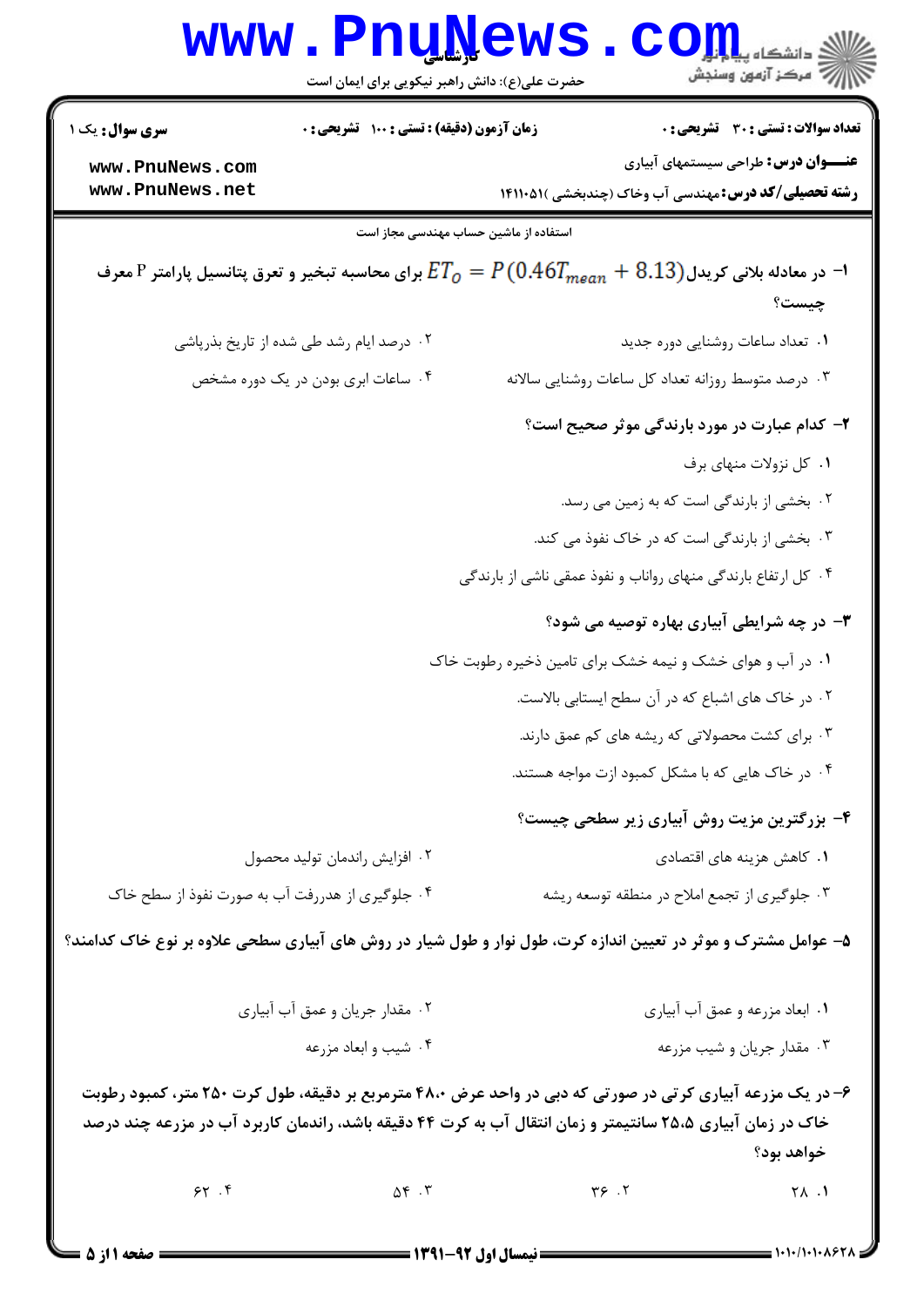|                                                                                                                                                                                                                                                                                                                                                                                                                           | <b>www.PnuNews</b><br>حضرت علی(ع): دانش راهبر نیکویی برای ایمان است |                                                                      | الله دانشکاه پیام ایران<br>ایران مرکز آنههن وسنجش                                   |  |  |
|---------------------------------------------------------------------------------------------------------------------------------------------------------------------------------------------------------------------------------------------------------------------------------------------------------------------------------------------------------------------------------------------------------------------------|---------------------------------------------------------------------|----------------------------------------------------------------------|-------------------------------------------------------------------------------------|--|--|
| <b>سری سوال : ۱ یک</b><br>www.PnuNews.com<br>www.PnuNews.net                                                                                                                                                                                                                                                                                                                                                              | زمان آزمون (دقیقه) : تستی : 100 تشریحی : 0                          | <b>رشته تحصیلی/کد درس:</b> مهندسی آب وخاک (چندبخشی )۱۴۱۱۰۵۱ <b>۱</b> | <b>تعداد سوالات : تستی : 30 ٪ تشریحی : 0</b><br>عنـــوان درس: طراحی سیستمهای آبیاری |  |  |
| ۷– در روش آبیاری نواری، در صورتی که خاک رسی باشد، زمان مناسب قطع جریان وقتی است که آب چند درصد سطح نوار را<br>پوشش داده باشد؟                                                                                                                                                                                                                                                                                             |                                                                     |                                                                      |                                                                                     |  |  |
|                                                                                                                                                                                                                                                                                                                                                                                                                           | $\sqrt{5}$ . F $\sqrt{11}$                                          | $/\Lambda$ . T                                                       | $\sqrt{1 + \cdot}$ .                                                                |  |  |
| ۸− در یک نوار زمان قطع جریان ۱٫۵ ساعت از زمان شروع آبیاری است، در صورتی که ۱۰ دقیقه پس از قطع جریان آب از<br>ابتدای نوار محو شود عمق آب نفوذی در ابتدای نوار چند سانتیمتر است؟ معادله نفوذ تجمعی خاک $Z=7$ می<br>باشد؟                                                                                                                                                                                                    |                                                                     |                                                                      |                                                                                     |  |  |
| $V \cdot \cdot f$                                                                                                                                                                                                                                                                                                                                                                                                         | $\gamma$ . $\gamma$                                                 | 9.89.7                                                               | 9.19.1                                                                              |  |  |
|                                                                                                                                                                                                                                                                                                                                                                                                                           |                                                                     | ۹- یکی از روش های کاهش رواناب و افزایش راندمان در آبیاری نواری چیست؟ |                                                                                     |  |  |
|                                                                                                                                                                                                                                                                                                                                                                                                                           | ۰۲ کاهش زمان قطع جريان                                              |                                                                      | ۰۱ كاهش عمق جريان و طول نوار                                                        |  |  |
|                                                                                                                                                                                                                                                                                                                                                                                                                           | ۰۴ کاهش شدت جریان ورودی و گسترش طول نوار                            |                                                                      | ۰۳ افزایش شیب نوارها و کاهش زمان آبیاری                                             |  |  |
| ۱۰- شیاری به طول ۱۰۰ و عرض ۸۰ متر با دبی ورودی یک لیتر در ثانیه به مدت ۱۲۰ دقیقه آبیاری می شود. زمان پیشروی آب تا<br>انتهای شیار برابر است با ۳۰ دقیقه و ارتفاع آب سهل الوصول در ناحیه ریشه برابر است با ۵۰ میلیمتر، چنانچه معادله نفوذ<br>تجمعی خاک برابر با $\Gamma^{0.6}$ باشد ( Z بر حسب میلیمتر و T بر حسب دقیقه است)، احجام آب تلف شده به صورت<br>رواناب سطحی، نفوذ عمقی و همچنین راندمان کاربرد آب را محاسبه کنید؟ |                                                                     |                                                                      |                                                                                     |  |  |
|                                                                                                                                                                                                                                                                                                                                                                                                                           | ۲۰۲ مترمکعب، ۲رامترمکعب، ۲٫۵هدرصد                                   | ۰۱ هر۲مترمکعب، ۷ره مترمکعب، ۵ ر۵۵ درصد                               |                                                                                     |  |  |
| ۰۴ - ۲٫۲ مترمکعب، ۱ مترمکعب، ۶٫۵۵ درصد                                                                                                                                                                                                                                                                                                                                                                                    |                                                                     | ۰۳ مترمکعب، ۲٫ مترمکعب،۵۶ درصد                                       |                                                                                     |  |  |
|                                                                                                                                                                                                                                                                                                                                                                                                                           |                                                                     | 1۱- برای خاک هایی که سله می بندند، کدام روش آبیاری مناسب تر است؟     |                                                                                     |  |  |
|                                                                                                                                                                                                                                                                                                                                                                                                                           | ۰۲ کرتی                                                             | ۰۱ شیاری یا نشتی                                                     |                                                                                     |  |  |
|                                                                                                                                                                                                                                                                                                                                                                                                                           | ۰۴ آبیاری روی خطوط تراز                                             |                                                                      | ۰۳ نواری                                                                            |  |  |
| <sup>11</sup> معادله $r_i r_n L$ $r_i \overline{r_n} L$ معادله $L_e = \left(1 - \frac{E}{100}\right) r_i r_n L$ کدام مورد را نشان می دهد $^{-12}$                                                                                                                                                                                                                                                                         |                                                                     |                                                                      |                                                                                     |  |  |
|                                                                                                                                                                                                                                                                                                                                                                                                                           | ۰۲ طول کل نوار با انتهای بسته                                       |                                                                      | ۰۱ طول کل نوار با انتهای باز                                                        |  |  |
|                                                                                                                                                                                                                                                                                                                                                                                                                           | ۰۴ گسترش طول نوار بر اساس جریان سطحی                                |                                                                      | ۰۳ افزایش طول نوار بر اساس شیب                                                      |  |  |
| ۱۳- راندمان و یکنواختی توزیع آب در سیستم های آبیاری بارانی به کارائی کدام جزء از سیستم وابسته است؟                                                                                                                                                                                                                                                                                                                        |                                                                     |                                                                      |                                                                                     |  |  |
|                                                                                                                                                                                                                                                                                                                                                                                                                           | ۰۲ نحوه آرایش لوله های اصلی و فرعی                                  |                                                                      | ۰۱ ایستگاه پمپاژ                                                                    |  |  |
|                                                                                                                                                                                                                                                                                                                                                                                                                           | ۰۴ نحوه کار آبپاش ها                                                |                                                                      | ۰۳ آرایش لترال ها در اراضی شیبدار                                                   |  |  |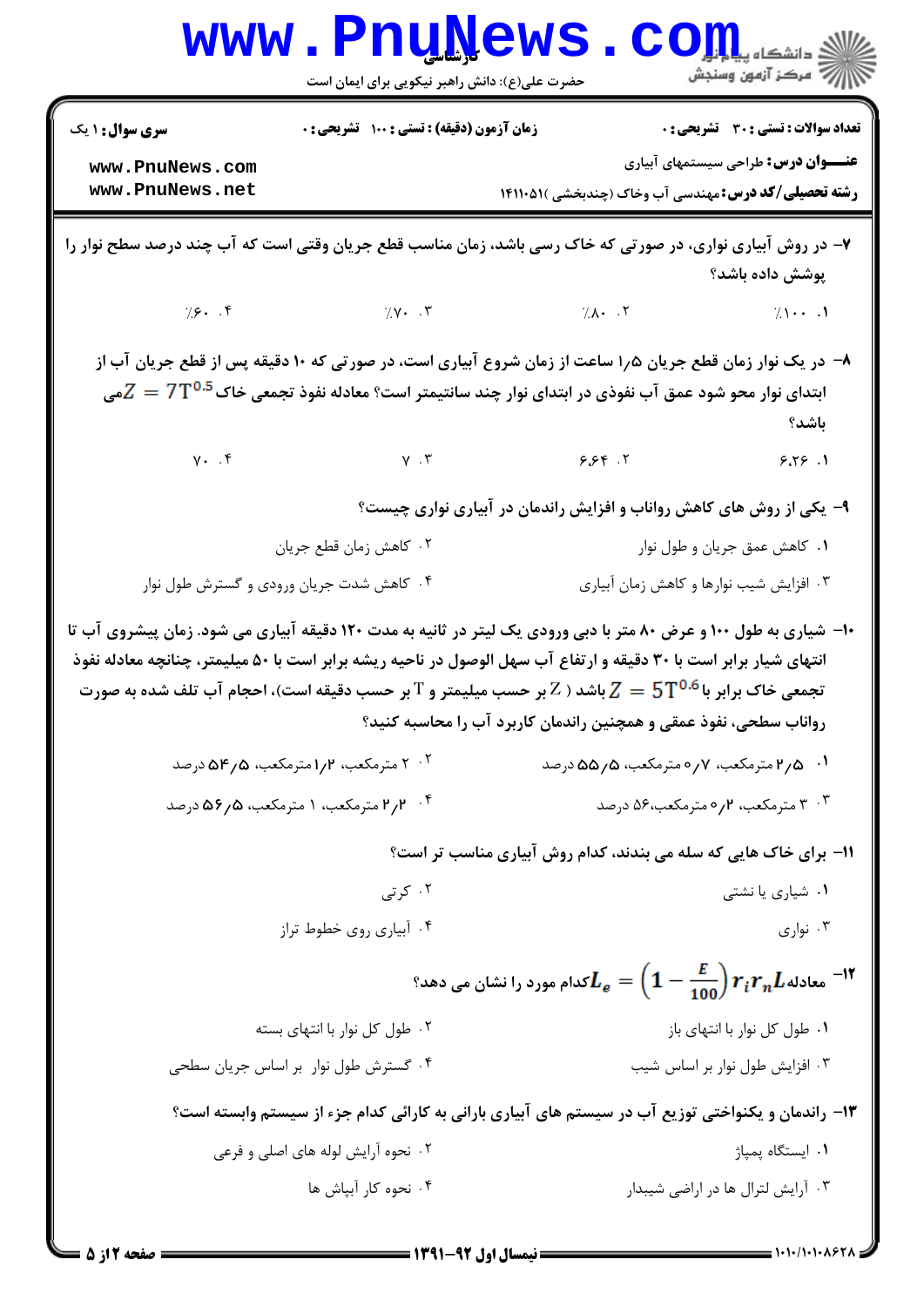|                                                                                                                                                | www.PnuNews.<br>حضرت علی(ع): دانش راهبر نیکویی برای ایمان است |                                                                                                                                                                                                                                                                                                                                                             | COJJL                                        |  |  |
|------------------------------------------------------------------------------------------------------------------------------------------------|---------------------------------------------------------------|-------------------------------------------------------------------------------------------------------------------------------------------------------------------------------------------------------------------------------------------------------------------------------------------------------------------------------------------------------------|----------------------------------------------|--|--|
| <b>سری سوال : ۱ یک</b>                                                                                                                         | زمان آزمون (دقیقه) : تستی : ۱۰۰ آتشریحی : ۰                   |                                                                                                                                                                                                                                                                                                                                                             | <b>تعداد سوالات : تستی : 30 - تشریحی : 0</b> |  |  |
| www.PnuNews.com<br>www.PnuNews.net                                                                                                             |                                                               | <b>رشته تحصیلی/کد درس:</b> مهندسی آب وخاک (چندبخشی )۵۱۱۰۵۱۱                                                                                                                                                                                                                                                                                                 | <b>عنـــوان درس:</b> طراحی سیستمهای آبیاری   |  |  |
| ۱۴– سیستم آبیاری بارانی پیکانی Boom system جزء کدام گروه از سیستم های آبیاری بارانی طبقه بندی می شوند؟                                         |                                                               |                                                                                                                                                                                                                                                                                                                                                             |                                              |  |  |
|                                                                                                                                                | ۰۲ سیستم های آبیاری بارانی متحرک مداوم                        | ۰۱ سیستم های آبیاری بارانی ساکن مستقر، متحرک دوره ای                                                                                                                                                                                                                                                                                                        |                                              |  |  |
|                                                                                                                                                | ۰۴ سیستم های بال های آبیاری قابل حمل                          |                                                                                                                                                                                                                                                                                                                                                             | ۰۳ سیستم های آبیاری بال های متحرک            |  |  |
|                                                                                                                                                |                                                               | ۱۵– در یک سیستم آبیاری بارانی فاصله آبپاش ها ۱۲×۱۵ متر و دبی متوسط آبپاش ها ۰،۴۱ لیتر بر ثانیه می باشد. در صورتی که                                                                                                                                                                                                                                         |                                              |  |  |
|                                                                                                                                                |                                                               | تلفات تبخیر و بادبردگی ۹ درصد باشد، شدت پخش آب توسط آبپاش ها چند میلیمتر بر ساعت خواهد بود؟                                                                                                                                                                                                                                                                 |                                              |  |  |
|                                                                                                                                                |                                                               | $\lambda_1$ , $\lambda_2$ , $\lambda_3$ , $\lambda_4$ , $\lambda_5$ , $\lambda_7$ , $\lambda_8$ , $\lambda_7$ , $\lambda_8$ , $\lambda_7$ , $\lambda_8$ , $\lambda_7$ , $\lambda_8$ , $\lambda_9$ , $\lambda_9$ , $\lambda_1$ , $\lambda_2$ , $\lambda_3$ , $\lambda_4$ , $\lambda_5$ , $\lambda_7$ , $\lambda_8$ , $\lambda_8$ , $\lambda_9$ , $\lambda_1$ |                                              |  |  |
| ۱۶– آبدهی آبپاشی در فشار ۳۵ متر ، ۱٫۱مترمکعب در ساعت است. اگر بخواهیم آبدهی آن را به ۱٫۸ مترمکعب در ساعت<br>کاهش دهیم، فشار چند متر باید باشد؟ |                                                               |                                                                                                                                                                                                                                                                                                                                                             |                                              |  |  |
| $Y - \gamma Y$                                                                                                                                 |                                                               | $\mu \mu \mu \epsilon$ . T                                                                                                                                                                                                                                                                                                                                  | $\mathsf{ra}_{\ell} \mathsf{v}$ .            |  |  |
|                                                                                                                                                |                                                               | ۱۷- ۲۰ درصد تغییرات فشار در طول لاترال آبیاری بارانی حدود چند درصد تغییرات دبی را باعث خواهد شد؟                                                                                                                                                                                                                                                            |                                              |  |  |
| $\uparrow \cdot \quad . \uparrow$                                                                                                              |                                                               | $\begin{array}{ccc} \n\begin{array}{ccc} \n\text{10} & \cdot & \n\end{array} & \n\end{array}$                                                                                                                                                                                                                                                               | $\Delta$ . 1                                 |  |  |
|                                                                                                                                                |                                                               | ۱۸– حداقل شدت پخش آب از آبپاش ها به کدام عامل بستگی دارد؟                                                                                                                                                                                                                                                                                                   |                                              |  |  |
| ۰۴ نفوذپذیری                                                                                                                                   |                                                               |                                                                                                                                                                                                                                                                                                                                                             |                                              |  |  |
|                                                                                                                                                |                                                               | ۱۹– در یک سیستم آبیاری بارانی اختلاف ارتفاع دو سر لوله فرعی برابر با ۲؍۲متر و  لوله فرعی در شیب سربالایی قرار گرفته                                                                                                                                                                                                                                         |                                              |  |  |
|                                                                                                                                                |                                                               | است، اگر افت بار ناشی از اصطکاک در طول لوله فرعی ۳٫۵ متر، فشار کار آبپاش ۳۱ متر و ارتفاع رایزر آبپاش ۲٫۲متر                                                                                                                                                                                                                                                 |                                              |  |  |
|                                                                                                                                                |                                                               | باشد، فشار مورد نیاز در ابتدای لوله فرعی چند متر است؟                                                                                                                                                                                                                                                                                                       |                                              |  |  |
| $^4$ . $^4$ $^4$                                                                                                                               | ۳۶ <sub>/۸</sub> ۰ <sup>۳</sup>                               | ۳۵٫۹ $\cdot$ ۲                                                                                                                                                                                                                                                                                                                                              | ۰۱ $P_{\setminus}$ ۹۳                        |  |  |
|                                                                                                                                                |                                                               |                                                                                                                                                                                                                                                                                                                                                             | ۲۰– کاربرد نمودار فراست و شوالن چیست؟        |  |  |
|                                                                                                                                                | ۰۲ تخمین شدت پاشش خالص آبپاش                                  |                                                                                                                                                                                                                                                                                                                                                             | ٠١. محاسبه دبي طرح                           |  |  |
|                                                                                                                                                | ۰۴ تخمین تلفات پاشش آبیاری بارانی                             |                                                                                                                                                                                                                                                                                                                                                             | ۰۳ محاسبه كيفيت آب آبياري                    |  |  |
|                                                                                                                                                |                                                               | <b>۳۱</b> – در سیستم آبیاری قطره ای برای جدا کردن ذرات با وزن مخصوص بالا مانند گراول، شن و ماسه از آب آبیاری از چه ابزاری                                                                                                                                                                                                                                   | استفاده می شود؟                              |  |  |
| ۰۴ هیدروسیکلون                                                                                                                                 | ۰۳ سیستم کنترل مرکزی                                          | ۰۲ فیلتر دیسکی                                                                                                                                                                                                                                                                                                                                              | ۰۱ فیلتر شنی                                 |  |  |
| <b>۲۲</b> - یکی از به صرفه ترین و موثرترین شیوه های تزریق کود در سیستم های آبیاری تحت فشار (Fertigation) چیست؟                                 |                                                               |                                                                                                                                                                                                                                                                                                                                                             |                                              |  |  |
| ۰۴ ونتوری                                                                                                                                      | ۰۳ سانتریفوژ                                                  | ۰۲ پمپ تزریق کود                                                                                                                                                                                                                                                                                                                                            | ۰۱ سیکلون                                    |  |  |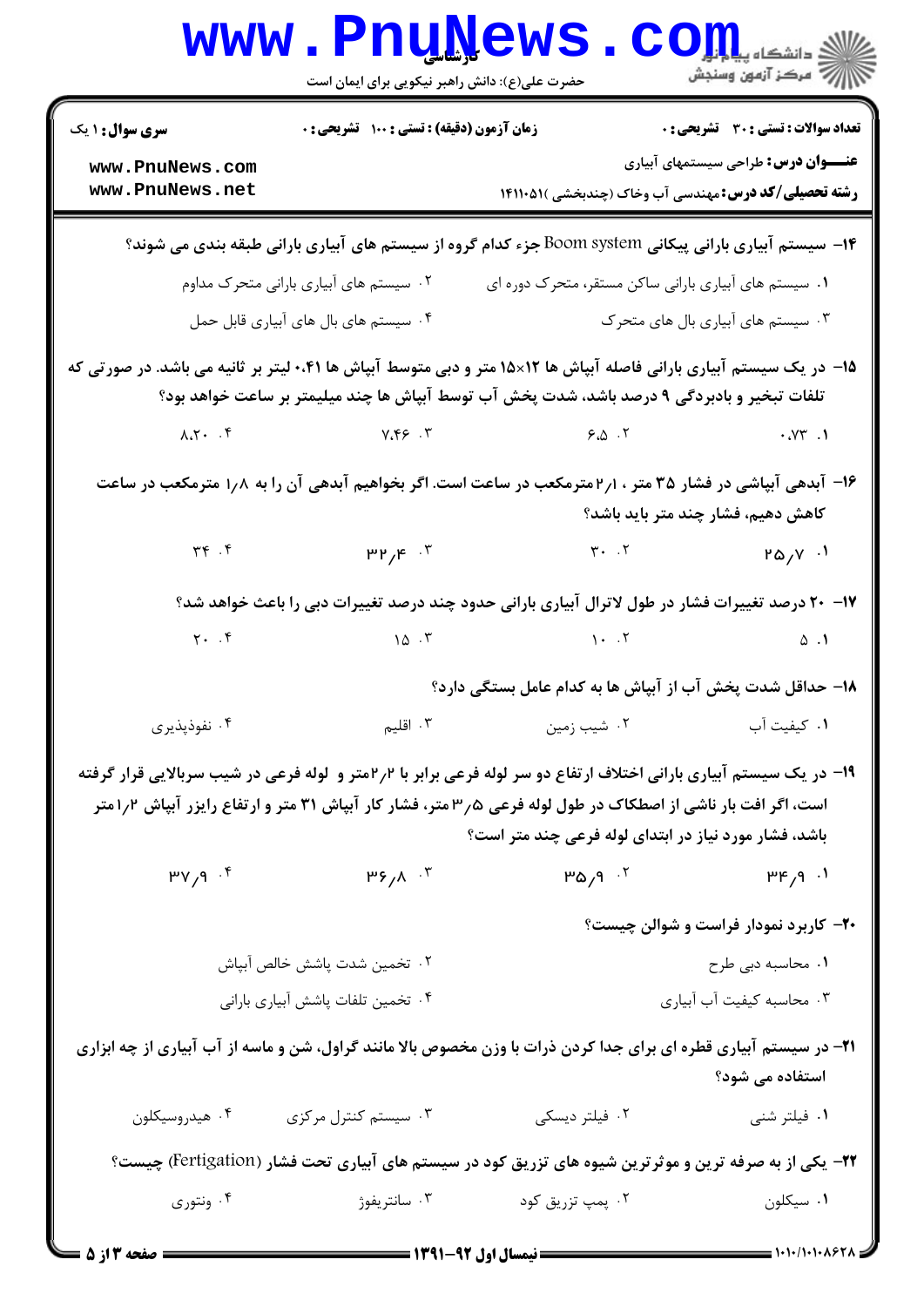|                                                                                                                                                                                                                                                                                                                               | <b>www.PnuNews</b><br>حضرت علی(ع): دانش راهبر نیکویی برای ایمان است           |                                                                                | $\mathbf{COJJL}$ چ دانشڪاه پيا<br>رآ مرکز آزمون وسنجش                               |  |  |
|-------------------------------------------------------------------------------------------------------------------------------------------------------------------------------------------------------------------------------------------------------------------------------------------------------------------------------|-------------------------------------------------------------------------------|--------------------------------------------------------------------------------|-------------------------------------------------------------------------------------|--|--|
| <b>سری سوال :</b> ۱ یک<br>www.PnuNews.com                                                                                                                                                                                                                                                                                     | زمان آزمون (دقیقه) : تستی : 100 تشریحی : 0                                    |                                                                                | تعداد سوالات : تستى : 30 ٪ تشريحي : 0<br><b>عنـــوان درس:</b> طراحی سیستمهای آبیاری |  |  |
| www.PnuNews.net                                                                                                                                                                                                                                                                                                               |                                                                               |                                                                                | <b>رشته تحصیلی/کد درس:</b> مهندسی آب وخاک (چندبخشی )۱۴۱۱۰۵۱ <b>۱</b>                |  |  |
| <b>۲۳</b> – در یک سیستم آبیاری قطره ای به طور تجربی مشخص شده است که مقدار ضریب تبخیر مناسب برابر ۷۰ درصد تبخیر از<br>تشتک می باشد. هرگاه فاصله درختان روی هر ردیف ۵ متر و فاصله بین دو ردیف ۶ متر، راندمان کاربرد آب ۸۰ درصد و<br>حداکثر تبخیر از تشتک ۸ میلیمتر در روز باشد، نیاز آبی هر درخت در هر روز حداکثر چند لیتر است؟ |                                                                               |                                                                                |                                                                                     |  |  |
|                                                                                                                                                                                                                                                                                                                               | $\mathbf{Y} \cdot \cdot \cdot \mathbf{Y}$ $\mathbf{Y} \cdot \cdot \mathbf{Y}$ | 151.7                                                                          | $10 \cdot .1$                                                                       |  |  |
|                                                                                                                                                                                                                                                                                                                               |                                                                               |                                                                                | ۲۴– اساس طبقه بندی کیفی آب آبیاری چیست؟                                             |  |  |
| SAR, EC <sup>+</sup>                                                                                                                                                                                                                                                                                                          | CEC $\cdot$ TDS $\cdot$ EC $\cdot$ $\cdot$                                    | CEC $: KAR : ECY$                                                              | PH . ESP . EC . 1                                                                   |  |  |
|                                                                                                                                                                                                                                                                                                                               |                                                                               | ۲۵– کدام نوع تشتک برای محاسبه تبخیر و تعرق در ایران متداول است؟                |                                                                                     |  |  |
| ۰۴ لايسيمتر                                                                                                                                                                                                                                                                                                                   | ۰۳ بلانی کریدل                                                                | $\rm B$ کلاس $\,$ . ۲                                                          | ۰۱ کلاس A                                                                           |  |  |
|                                                                                                                                                                                                                                                                                                                               |                                                                               | ۲۶- در خاک خیلی سنگین با نفوذپذیری خیلی کم چه روش آبیاری توصیه می شود؟         |                                                                                     |  |  |
| ۰۴ نواری                                                                                                                                                                                                                                                                                                                      | ۰۳ کرتی $\cdot$                                                               | ۰۲ شیاری                                                                       | ۰۱ بارانی                                                                           |  |  |
|                                                                                                                                                                                                                                                                                                                               |                                                                               |                                                                                | <b>۲۷- زمان پسروی در روش های آبیاری سطحی چیست</b> ؟                                 |  |  |
|                                                                                                                                                                                                                                                                                                                               |                                                                               | ٠١ پس از قطع جريان، مدت زمان محو شدن آب از سطح زمين                            |                                                                                     |  |  |
|                                                                                                                                                                                                                                                                                                                               | ۰۲ زمان لازم برای اینکه جبهه جریان آب در شیار یا نوار به انتهای زمین برسد.    |                                                                                |                                                                                     |  |  |
|                                                                                                                                                                                                                                                                                                                               | ۰۳ مدت زمان لازم براي نفوذ عمق خالص آبياري                                    |                                                                                |                                                                                     |  |  |
|                                                                                                                                                                                                                                                                                                                               | ۰۴ مدت زمانی که پس از قطع جریان در کانال، موج آب به انتهای کانال می رسد.      |                                                                                |                                                                                     |  |  |
| ۲۸- نمای معادله دبی یک قطره چکان را در صورتی که دبی آن در فشار ۱۰ متر برابر با ۴٫۹ لیتر در ساعت و در فشار ۲۰ متر برابر                                                                                                                                                                                                        |                                                                               |                                                                                | ۸٫۴ لیتر در ساعت باشد محاسبه کنید                                                   |  |  |
| $\circ$ , $\circ$ , $\circ$                                                                                                                                                                                                                                                                                                   | $\sim$ $\gamma$ $\lambda$ $\sim$ $\sim$                                       | $0,05$ .                                                                       | $0/5$ $\cdot$                                                                       |  |  |
|                                                                                                                                                                                                                                                                                                                               |                                                                               | <b>۲۹</b> - میزان پخش آب به روش آبیاری بارانی به وسیله کدام عامل محدود می شود؟ |                                                                                     |  |  |
| ۰۴ سرعت باد غالب                                                                                                                                                                                                                                                                                                              | ۰۳ رطوبت هوا                                                                  | ۰۲ شیب زمین                                                                    | ٠١. كيفيت أب أبياري                                                                 |  |  |
|                                                                                                                                                                                                                                                                                                                               |                                                                               | ۳۰– با یک آبپاش مشخص با افزایش سرعت باد، فاصله آبپاش ها باید چگونه تغییر کند؟  |                                                                                     |  |  |
|                                                                                                                                                                                                                                                                                                                               |                                                                               |                                                                                | ۰۱ بشتر شود.                                                                        |  |  |
|                                                                                                                                                                                                                                                                                                                               |                                                                               |                                                                                | ۰۲ کمتر شود.                                                                        |  |  |
|                                                                                                                                                                                                                                                                                                                               | ۰۳ با آبپاش های کوچک باید فاصله را کمتر و با آبپاش های بزرگ بیشتر انتخاب کرد. |                                                                                |                                                                                     |  |  |
| ۰۴ با آبپاش های بزرگ باید فاصله را کمتر و با آبپاش های کوچک بیشتر انتخاب کرد.                                                                                                                                                                                                                                                 |                                                                               |                                                                                |                                                                                     |  |  |
| = صفحه 14: 5                                                                                                                                                                                                                                                                                                                  |                                                                               |                                                                                | ≡ ۱・1・/1・1・∧۶۲۸                                                                     |  |  |